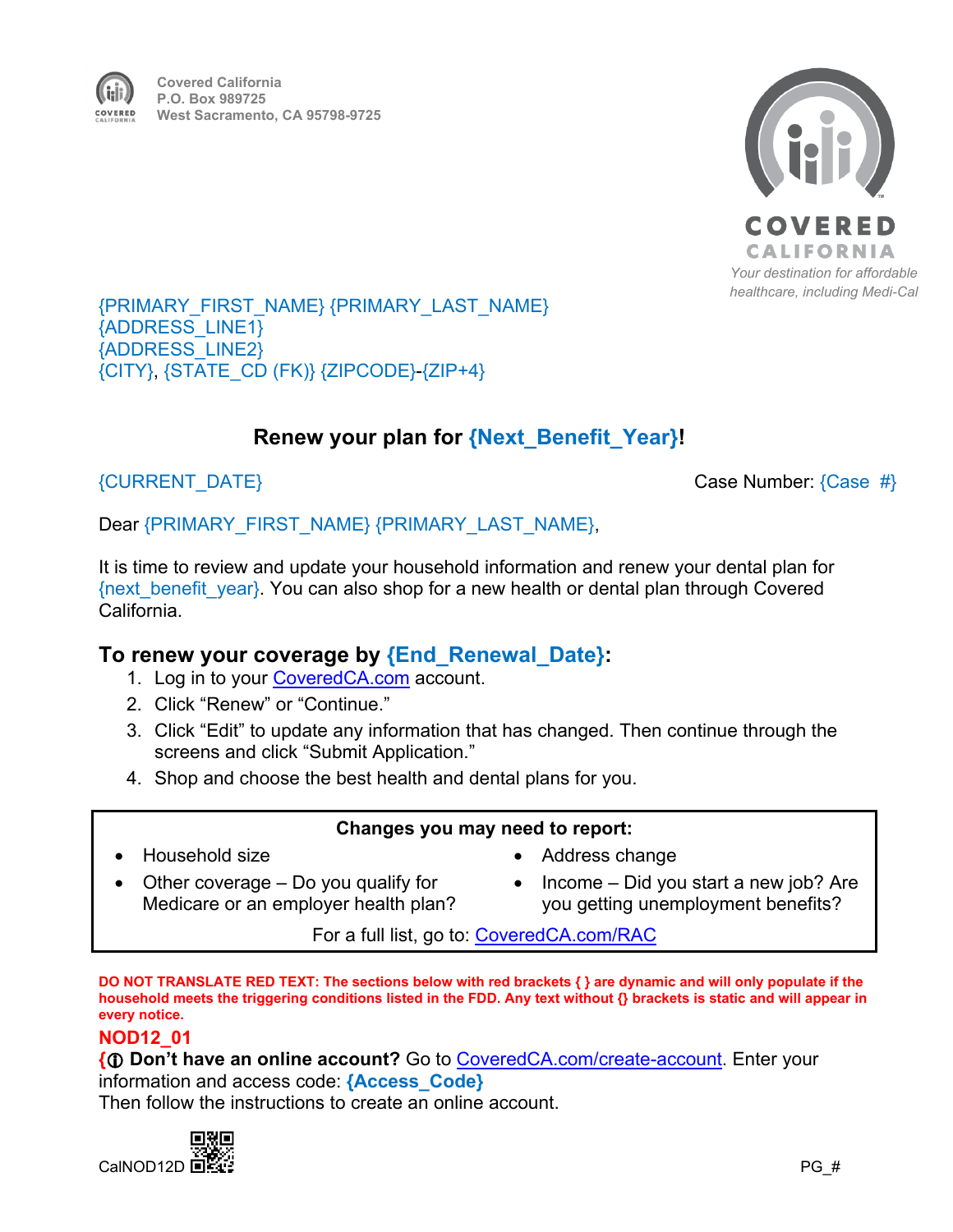#### **} Need help renewing your plan?**

A Covered California certified enrollment counselor or certified insurance agent can help you. **NOD12 02{Our records show you were helped last year by {Agency Business Name/Entity** Business Name}. Contact them: {Agent Phone Number/Entity Phone Number}**} NOD12\_03{**Find one near you: [CoveredCA.com/find-help.](https://www.coveredca.com/find-help/)**}**

Or call Covered California at {SERVICE\_CENTER\_PHONE} (TTY: 1-888-889-4500). You can call Monday through Friday, 8 a.m. to 6 p.m.

**Please note:** Open enrollment ends January 31. To start your coverage on January 1, you must enroll on or before December 31.

## **What happens next?**

 **If you do not renew your coverage by {End\_Renewal\_Date},** Covered California will use the most recent information on your application and from electronic data sources to see if you still qualify.

If you still qualify, we will re-enroll your household in the same plan you have now if it is available. If your dental plan is **not available** next year, your current plan will **end** on December 31.

## **If you want to change your dental plan for next year, you must sign up for a health plan first.**

The last day to make changes is January 31. Please make changes before December 31 if you want those changes to take effect on January 1. Otherwise, the changes may start later in the year.

 **Pay your premium (monthly cost) directly to your insurance company.** Do not send your payment to Covered California. If you choose a new plan, your coverage will not start until you make your first payment.

Your dental plan premium may change next year. Premium rates are based on age, ZIP code, insurance company and benefit level. Follow the steps on the first page to see plan choices and prices.

Thank you,

#### Covered California

This letter is being sent to you in compliance with the Affordable Care Act and its implementing regulations: 45 CFR §155.335(c) and Cal. Code Regs., tit. 10, § 6498(e).

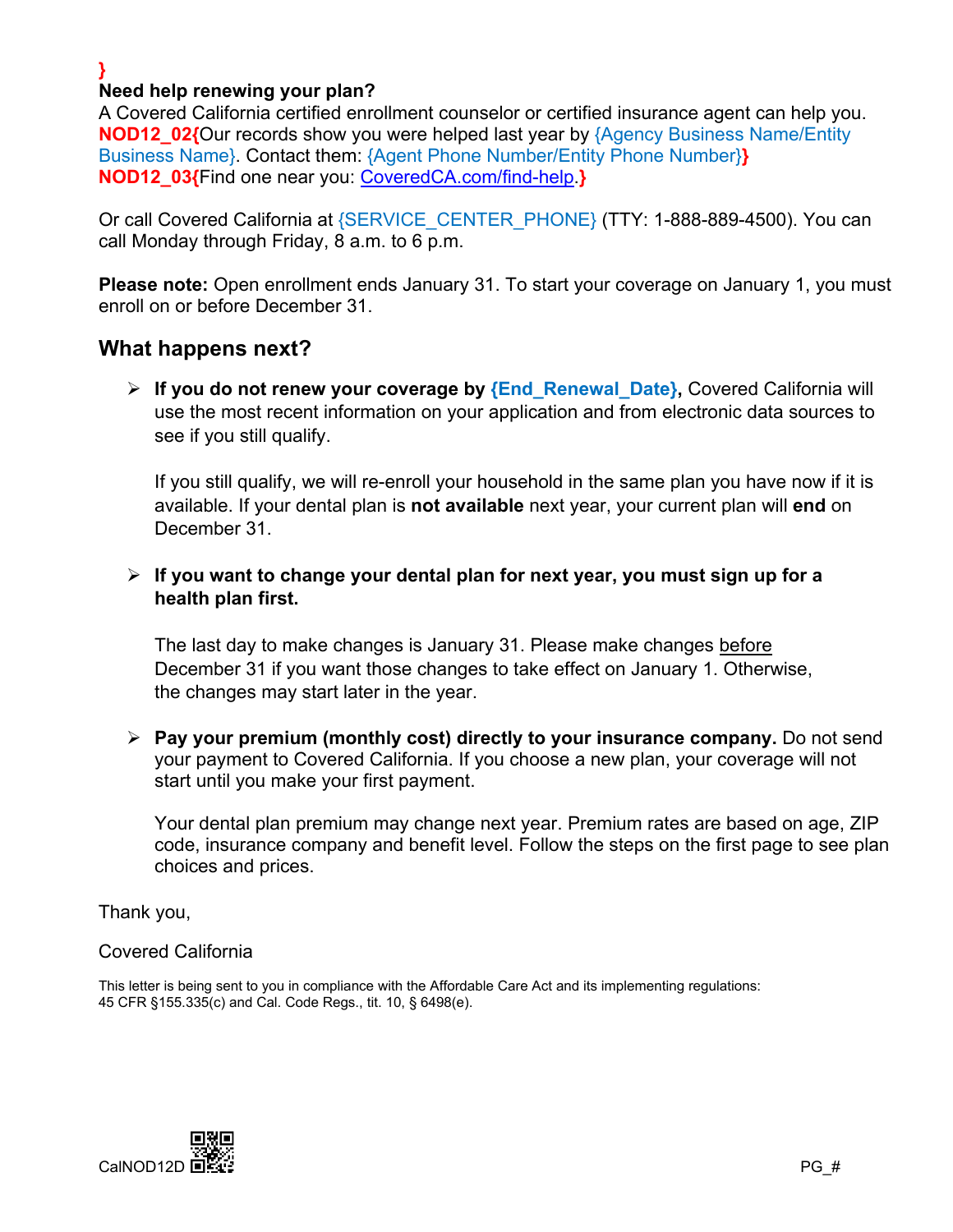# **Section 1557 of the Patient Protection and Affordable Care Act (ACA)**

Covered California complies with applicable federal civil rights laws and does not discriminate on the basis of race, color, national origin, age, disability, sex, gender identity or sexual orientation. Covered California does not exclude people or treat them differently because of race, color, national origin, age, disability, sex, gender identity or sexual orientation.

Covered California provides free aids and services to people with disabilities to communicate effectively with us, such as qualified sign language interpreters and written information in other formats (large print, audio, accessible electronic formats and other formats). Covered California also provides free language services to people whose primary language is not English, such as qualified interpreters and information written in other languages.

If you need these services, contact the Civil Rights Coordinator at 1-916-228-8764 or by email at [CivilRights@covered.ca.gov.](mailto:CivilRights@covered.ca.gov)

If you believe that Covered California has failed to provide these services or discriminated in another way on the basis of race, color, national origin, age, disability, sex, gender identity or sexual orientation, you can file a grievance with the Civil Rights Coordinator.

You can file a grievance in the following ways:

- **Mail:** Civil Rights Coordinator P.O. Box 989725 West Sacramento, CA 95798-9725
- **Phone:** 1-916-228-8764

**Fax:** 1-916-228-8909

**Email:** [CivilRights@covered.ca.gov](mailto:CivilRights@covered.ca.gov)

You can also file a civil rights complaint with the Office for Civil Rights at the U.S. Department of Health and Human Services.

- **Mail:** U.S. Department of Health and Human Services 200 Independence Ave. SW, Room 509F, HHH Building Washington, DC 20201
- **Phone:** 1-800-368-1019 or TTY: 1-800-537-7697
- **Online:** Office for Civil Rights Complaint Portal at [https://ocrportal.hhs.gov/ocr/portal/lobby.jsf.](https://ocrportal.hhs.gov/ocr/portal/lobby.jsf) Complaint forms are available on the U.S. Department of Health and Human Services Office for Civil Rights website.